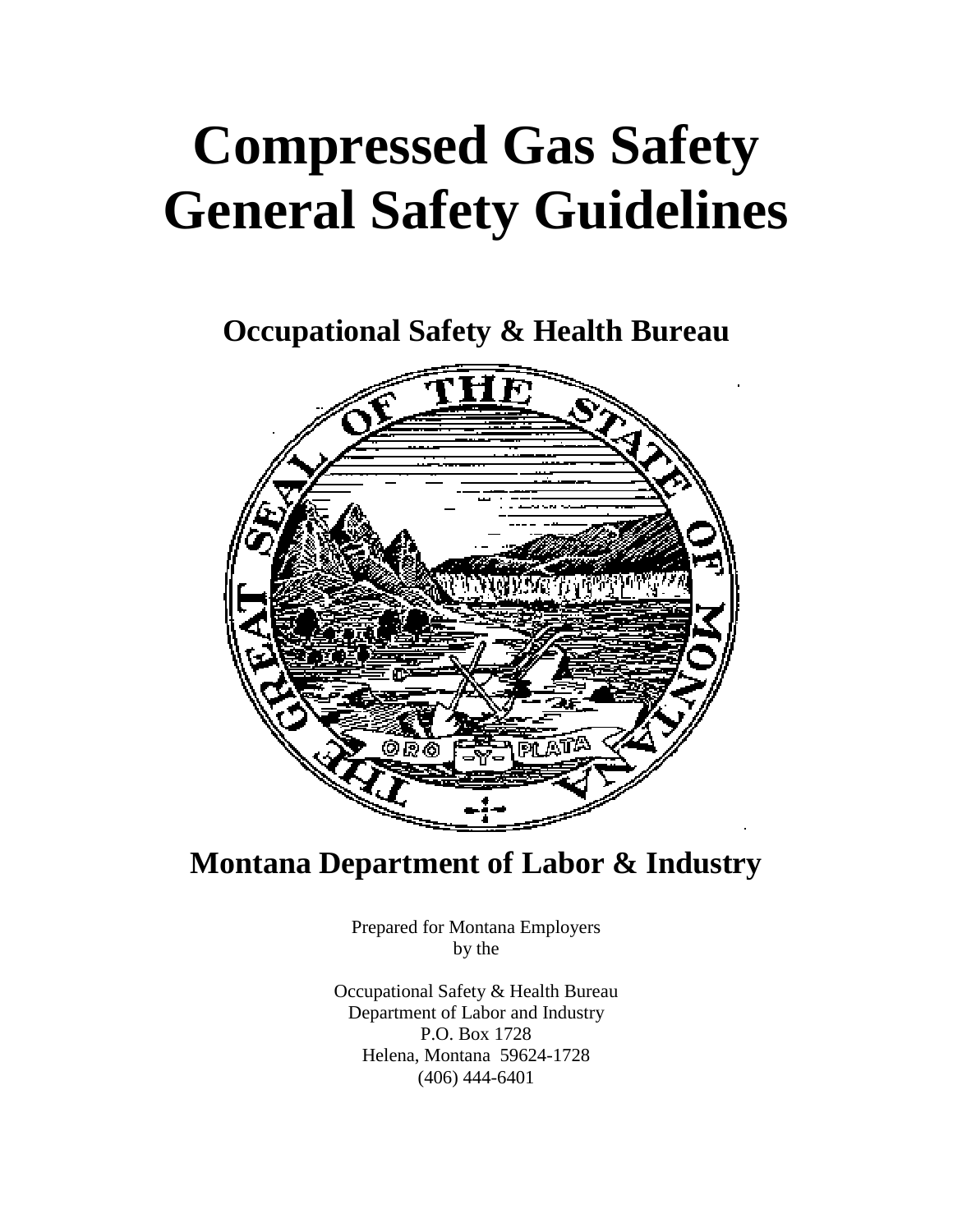# **Compressed Gas General**



# **Introduction**

Compressed gas cylinders can be extremely hazardous when misused or abused. Compressed gas cylinders can present a variety of hazards due to their pressure and/or content.

Depending on the particular gas, there is a potential for simultaneous exposure to both mechanical and chemical hazards. Gases used maybe:

- $\triangleright$  Flammable or combustible
- $\triangleright$  Corrosive
- $\triangleright$  Explosive
- $\triangleright$  Poisonous
- $\triangleright$  Inert
- $\triangleright$  Acidic > Reactive
- $\triangleright$  or a combination
	- of hazards



Without proper use and care compressed gas cylinders can explode killing workers and destroying equipment. Cylinders can also become flying projectiles when cylinder valves are damaged or broken off. Regulators can become bullets that tear through workers if safety precautions are not taken.

Careful procedures are necessary for handling the various compressed gases, cylinders, regulators or valves used to control gas flow, and the piping used to confine gases during flow. This booklet can be used as a guideline for the safe use of compressed gas.

# **Regulations Applicable to Compressed Gas Containers**

**A. Compressed gases.** *Compressed Gas Association Pamphlet P-1-1965*, covers inplant handling, storage, and use of all compressed gas cylinders, portable tanks, or motor vehicle cargo.

**B. Inspection of compressed gas cylinders.** Each employer must determine that compressed gas cylinders under his/her control are in a safe working condition to the extent that can be determined by a visual inspection. Visual and other inspections must be conducted as prescribed in the *Hazardous Materials Regulations of the Department of Transportation (49 CFR parts 171-179 and 14 CFR part 103).*

Where those regulations are not applicable, visual and other inspections shall be conducted in accordance with *Compressed Gas Association Pamphlets C-6-1968 and C-8-1962*.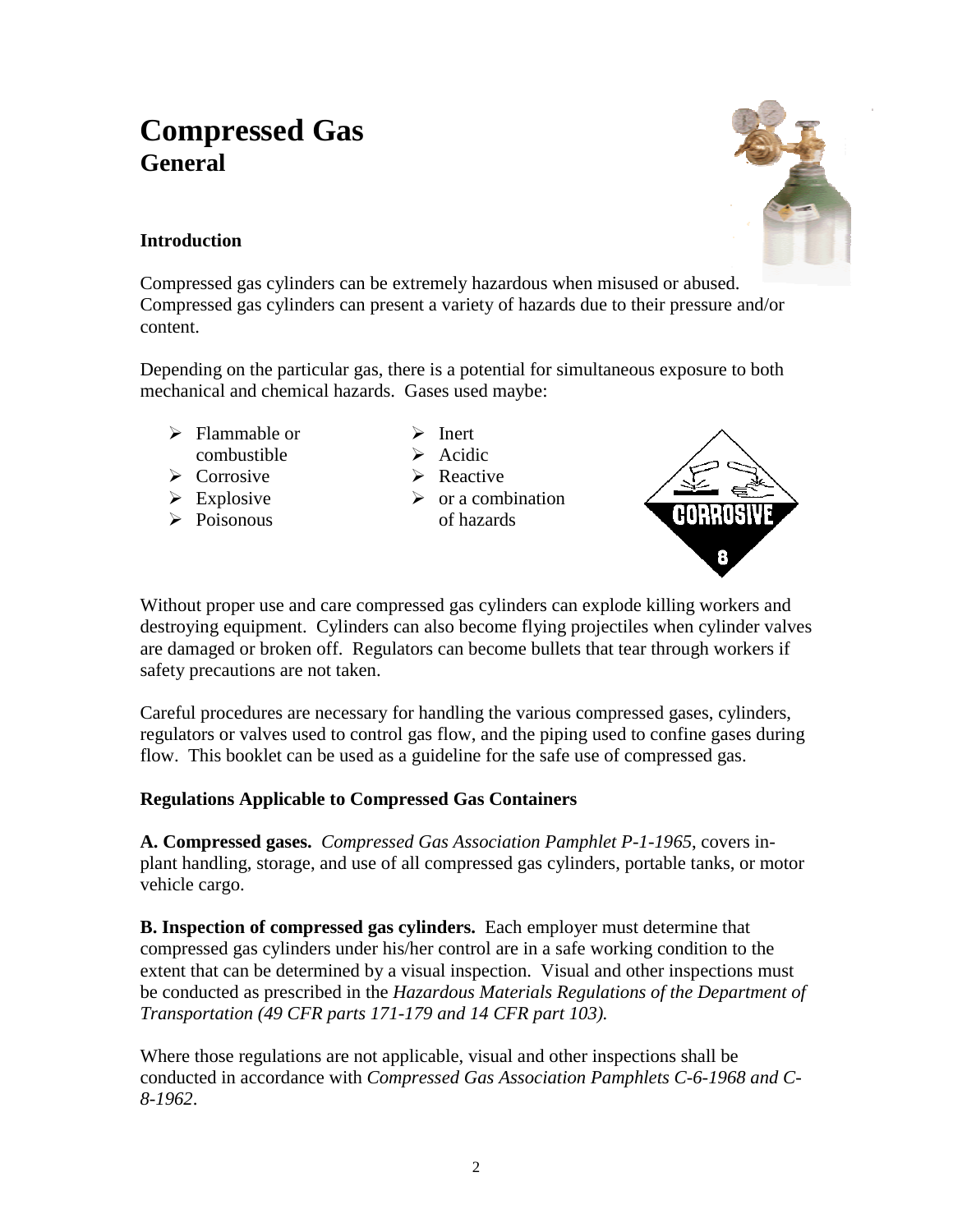**C. Safety relief devices for compressed gas containers.** Compressed gas cylinders, portable tanks, and cargo tanks shall have pressure relief devices installed and maintained in accordance *with Compressed Gas Association Pamphlets (CGA) S-1.1-1963 and 1965 addenda and S-1.2-1963.*

**D. Welding and cutting.** The storage, handling, and use of compressed gas containers for welding and cutting shall comply with the *American National Standards Institute ANSI Z-49.1* and *29 CFR 1910.252*.

**E. National Fire Prevention Association.** NFPA 55, Standard for the Storage, Use, and Handling of Compressed and Liquefied Gases in Portable Cylinders.

**Checklist A** is intended to assist you in identifying possible safety and health hazards concerning compressed gas cylinders for general use. Following each check is the reference number to the *CGA Pamphlet P-1 1974* (see appendix A).

**Checklist B** is intended to assist you in identifying possible safety and health hazards concerning installation and operations of oxygen and fuel/gas systems for welding and cutting. Following each check is the reference number for *ANSI-49.1 1969* (see appendix B).

## **I. Compressed Gas Safety Guidelines**

# **A. Identification "ALWAYS READ THE LABEL"**

The contents of any compressed gas cylinder must be clearly identified. Gas identification should be stenciled or stamped on the cylinder or a label. Commercially available three-part tag systems may be used for identification and inventory.

No compressed gas cylinder should be accepted for use that does not legibly identify its contents by name. If the labeling on a cylinder becomes unclear the cylinder should be marked "contents unknown" and returned to the supplier.

Do not rely on the color of the cylinder for identification. Color-coding is not reliable because cylinder colors may vary with supplier. Also, never rely on labels on caps because they are interchangeable.

All gas lines leading from a compressed gas supply should be clearly labeled to identify the gas and the area served. The labels should be coded to distinguish hazardous gases such as flammable, toxic, or corrosive substances. Signs should be posted in areas where flammable compressed gases are stored or used, identifying the substance and appropriate precautions.



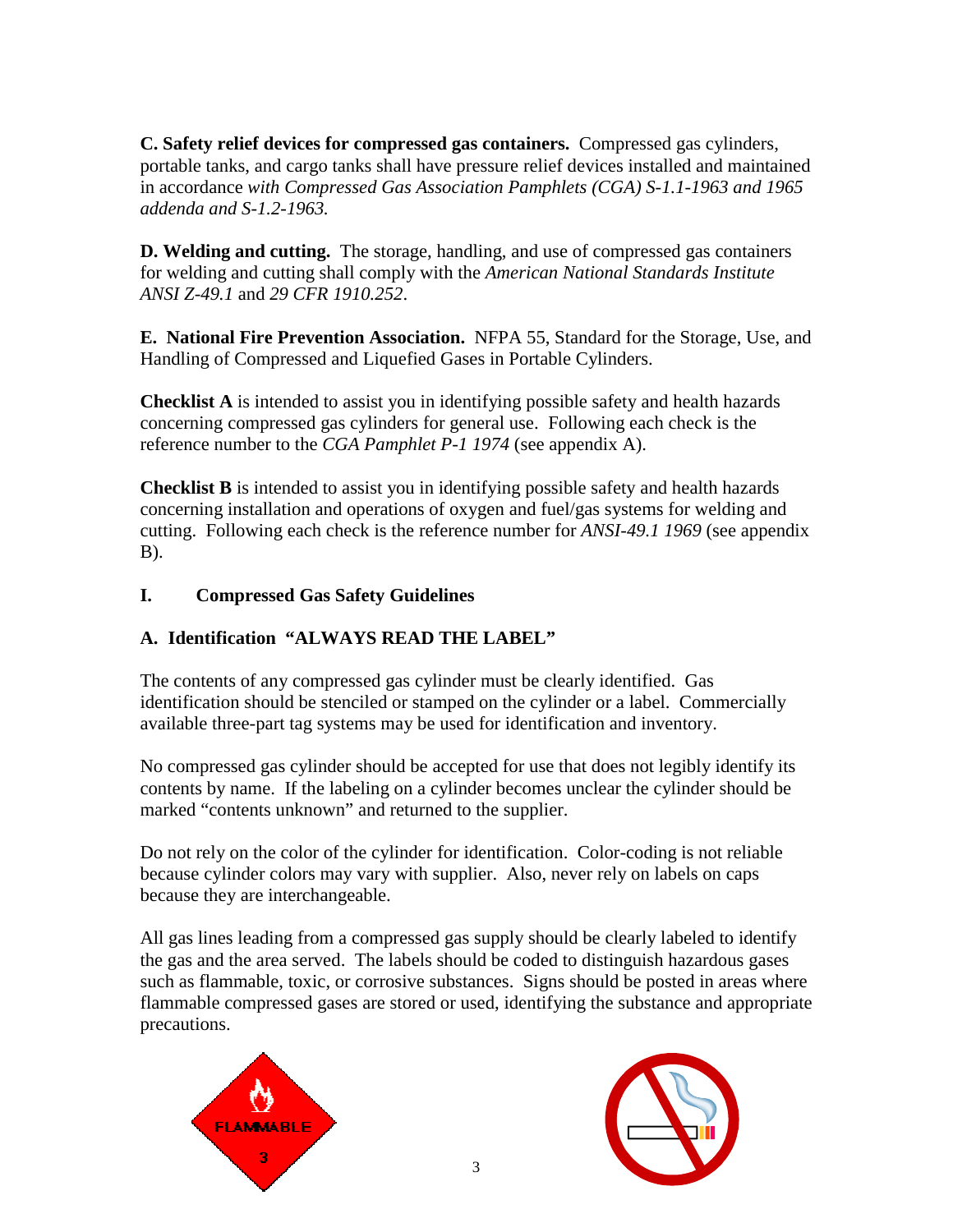#### **B. Handling and Use**

#### **1. Before cylinders are first used the following precautions should be taken:**

- Make sure the cylinder is equipped with the correct regulator.
- Inspect the regulator and cylinder valves for grease, oil, dirt, and solvent. Never use grease or oil to lubricate regulators or cylinder valves because they can cause an explosion.
- The cylinder should be placed so that the valve handle at the top is easily accessible.
- When using toxic or irritating gas, the valve should only be opened while the cylinder is in a working fume hood.
- Only use wrenches or tools that are provided by the cylinder supplier to open or close a valve. Pliers should never be used to open a cylinder valve. Some regulators require washers; this should be checked before the regulator is fitted.
- Refer to MSDS for the gas being used for information regarding use and toxicity.
- Fire extinguishing equipment should be readily available when combustible materials can be exposed to welding or cutting operations using compressed cylinder gases.

#### **2. Cylinder Storage**

Gas cylinders must be secured at all times to prevent tipping.

Use appropriate material, such as chain, plastic coated wire cable, commercial straps, etc., to secure cylinders.



Gas cylinders can not be stored in public hallways or other unprotected areas.

Cylinders must be segregated in hazard classes while in storage. Oxidizers (oxygen) must be separated from flammable gases, and empty cylinders must be isolated from filled cylinders.

The proper storage for oxygen cylinders requires that a minimum of 20 feet is maintained between flammable gas cylinders and oxygen cylinders or the storage area be separated, at a minimum, by a firewall five (5) feet high with a fire rating of 30 minutes.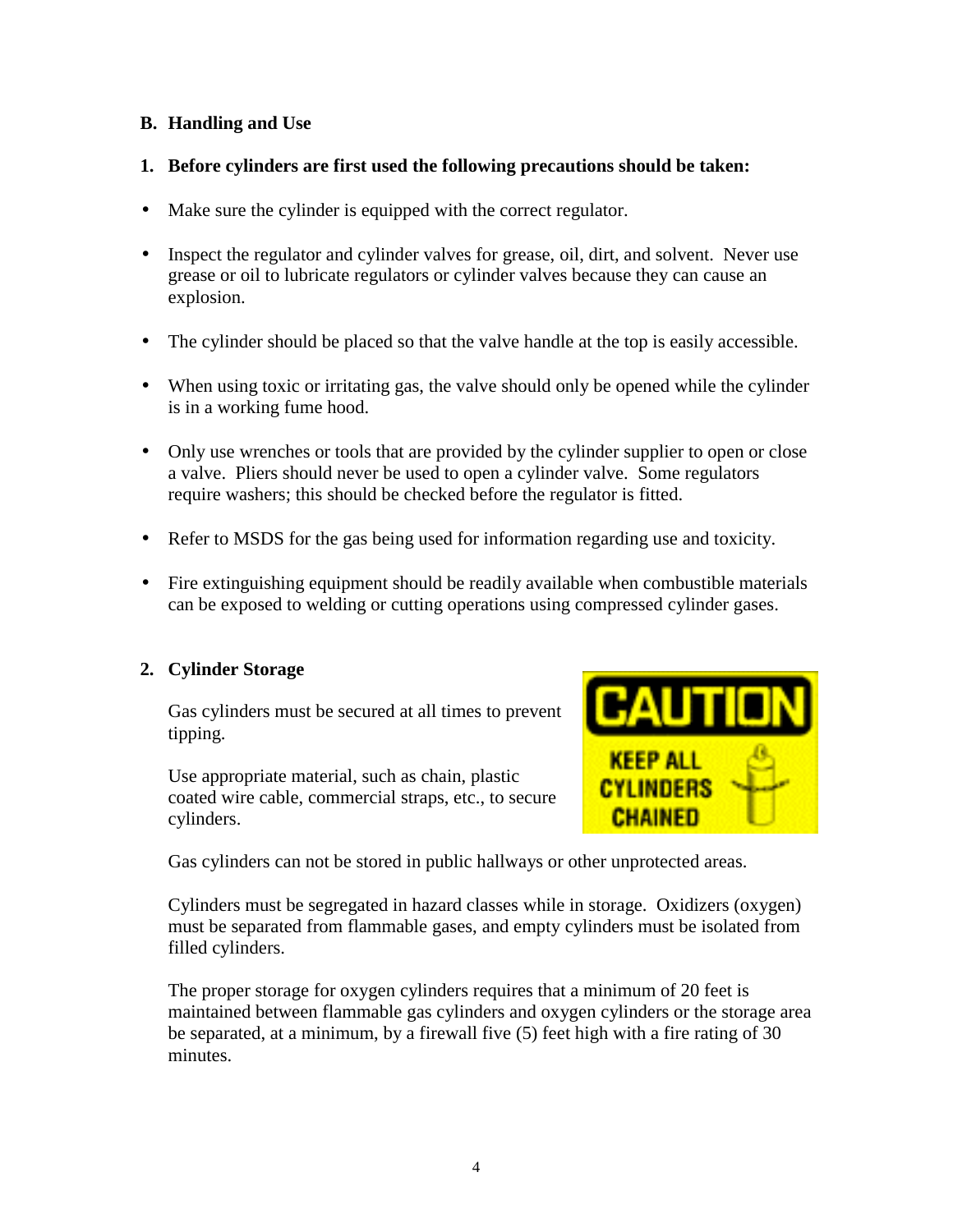Store out of direct sunlight and away from sources of heat and ignition; temperatures must not exceed 125 F.

Acetylene cylinders must never be stored on their sides.

Always place valve protectors on gas cylinders when the cylinders are not connected for use.

Cylinders must be protected from damage. Do not store cylinders near elevators or gangways, or in locations where heavy-moving objects may strike or fall on them.

Cylinders must be stored where they are protected from the ground to prevent rusting.

Cylinders should be protected against tampering by unauthorized individuals.

Storage areas must be well-ventilated, cool, dry, and free from corrosive materials.

#### **3. Moving Cylinders**

- Never drag, slide or roll a cylinder; use a cylinder cart or basket.
- Always have the protective cap covering the valve when transporting the cylinder.
- Never transport the cylinder with the regulator in place.
- Make sure the cylinder is secured to the cart before moving it.



- Do not drop cylinders or strike them against each other or against other surfaces violently.
- Do not use the valve cover to lift cylinders; they could be damaged and become unattached. If the cylinder is dropped on a hard surface it can cause an explosion.

#### **4. Use and Operation**

Only properly trained personal should handle compressed gas cylinders.

Back off the pressure adjusting screw of the regulator to release spring force before opening the cylinder valve.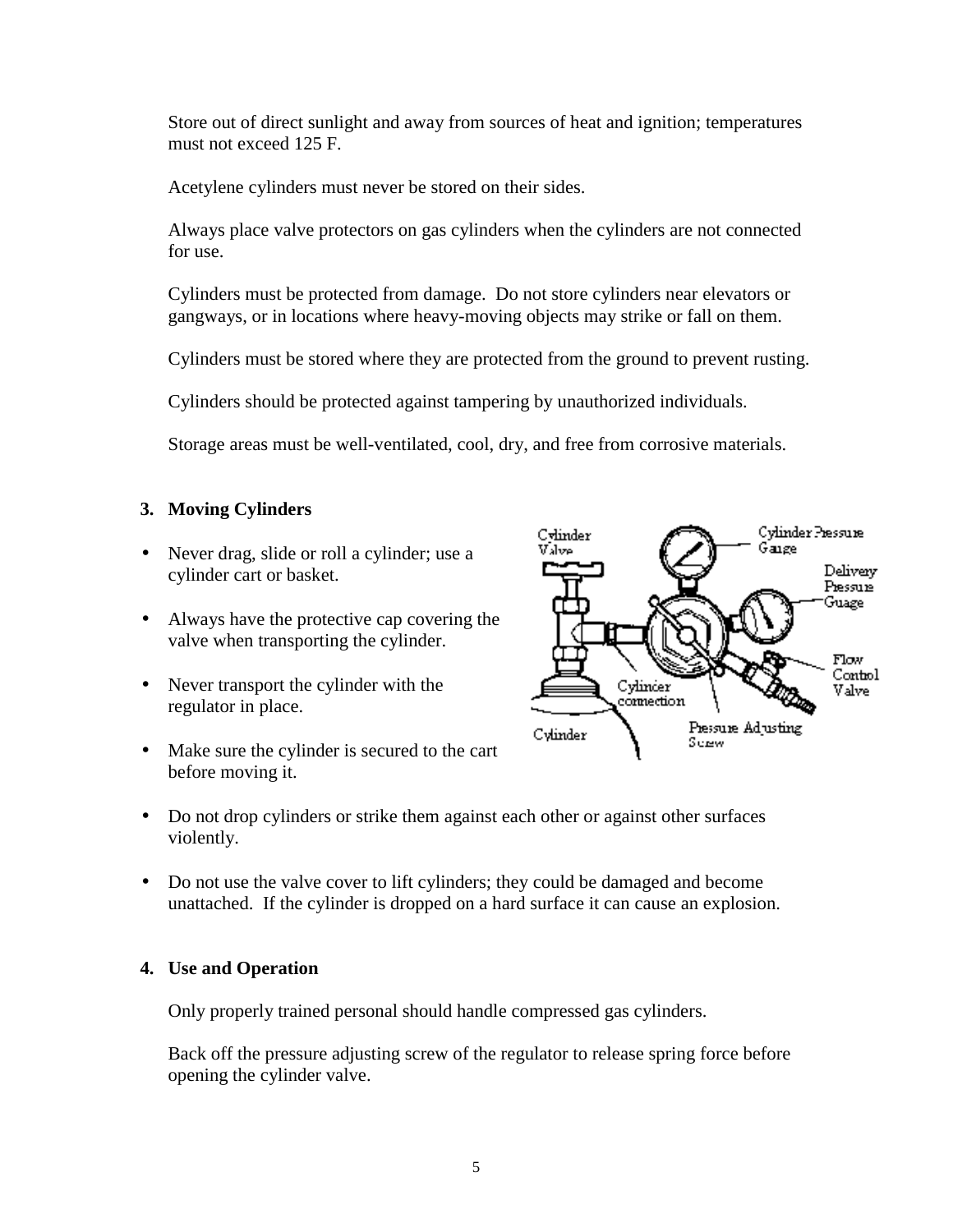Open the valve slowly and only with the proper regulator in place. Stand with the cylinder between yourself and the regulator (cylinder valve outlet facing away) when opening the cylinder valve.

Acetylene or other flammable gas cylinder valves should not be opened more than  $\frac{1}{2}$ turns of the spindle, and preferably no more than ¾ of a turn. This reduces the risk of explosion and allows for the cylinder valve to be closed quickly to cut off the gas flow.

Never heat a cylinder to raise the pressure of the gas (this can defeat the safety mechanisms built in by the supplier).

Keep the cylinder clear of all electrical circuits, flame, and sparks.

Never leave the valve open when equipment is not in use, even when empty; air and moisture may diffuse through an open valve, causing contamination and corrosion within the cylinder.

Do not refill a cylinder, mixing of residual gases in a confined area may cause a dangerous reaction.



Never use copper fittings or tubing on acetylene tanks – an explosion may result.

Never use compressed gas to dust off clothing, this could cause injury to the eyes or body and create a fire hazard. Clothing can become saturated and burst into flames if touched off by an ignition source such as a spark or cigarette.

Never leave pressure in a regulator when it is not in use.

Valve protection caps should remain in place until ready to withdraw gas, or connect to a manifold.

Cylinder discharge lines should be equipped with approved check valves to prevent inadvertent contamination of cylinders connected to a closed system.

Do not force connections that do not fit.

Close the cylinder valve and release all pressure before removing the regulator from the cylinder.

Do not smoke when oxygen or fuel gases are present. Smoking can cause a fire or explosion.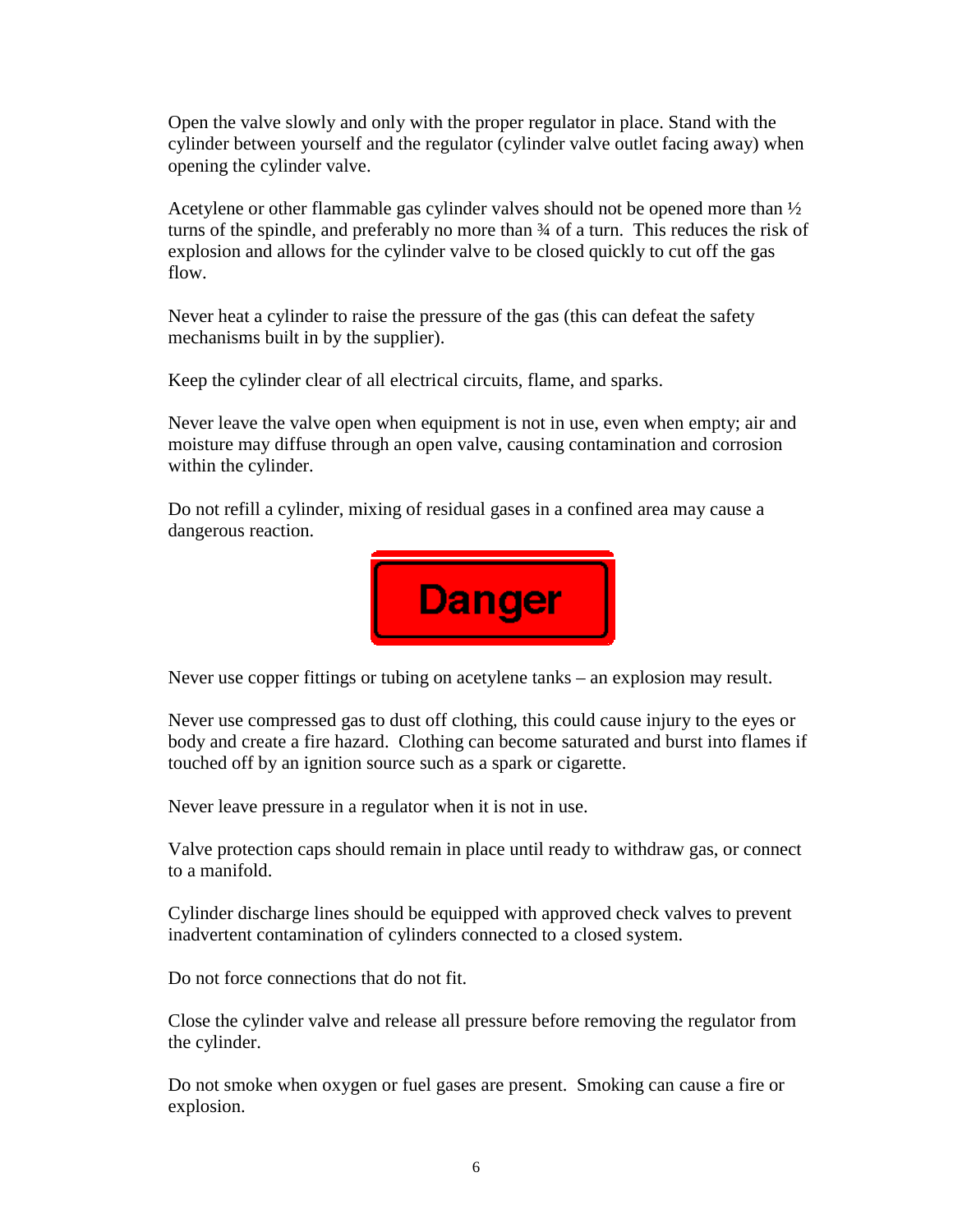Do not use acetylene at operating pressures above 15 psig.

Purge fuel and oxygen hoses individually before lighting up a torch tip.

Follow the equipment manufacturer's operating instructions at all times.

If an outlet valve becomes clogged with ice, thaw it with warm water (if the gas is not water reactive), applied only to the valve.

Use the cylinder valve for turning gas off, not the regulator.

Workers should wear safety glasses and face shields when handling and using compressed gases, especially when connecting and disconnecting regulators and lines.

OXYGEN IS NOT COMPRESSED AIR, IT IS OXYGEN Never use oxygen as a substitute as a "compressed air" to run pneumatic tools, in oil heating burners, to start internal combustion engines, to blow out pipelines, or to create pressure for ventilation.

Oxygen cylinder valves should be opened all of the way during use.

## **5. Cylinder Leaks**

- If the cylinder contains a **flammable, inert, or oxidizing gas**, remove it to an isolated area, away from possible ignition sources. Allow it to remain isolated until the gas has discharged, making certain that appropriate warnings have been posted.
- If the gas is a **corrosive**, remove cylinder to an isolated, well-ventilated area. The stream of leaking gas should be directed into an appropriate neutralizing material.
- For **toxic** material, the cylinder should be removed to an isolated, well-ventilated area, but only if this is possible while maintaining personal safety. It may be necessary to evacuate the facility.
- If the leak is at the junction of the cylinder valve and cylinder, do not try to repair it. Contact the supplier and ask for response instructions.
- Never use a flame to detect a gas leak. Use soapy water.
- **6. After the cylinder is no longer needed, the following steps should be taken:**

Do not completely empty the cylinder; always leave some residual pressure.







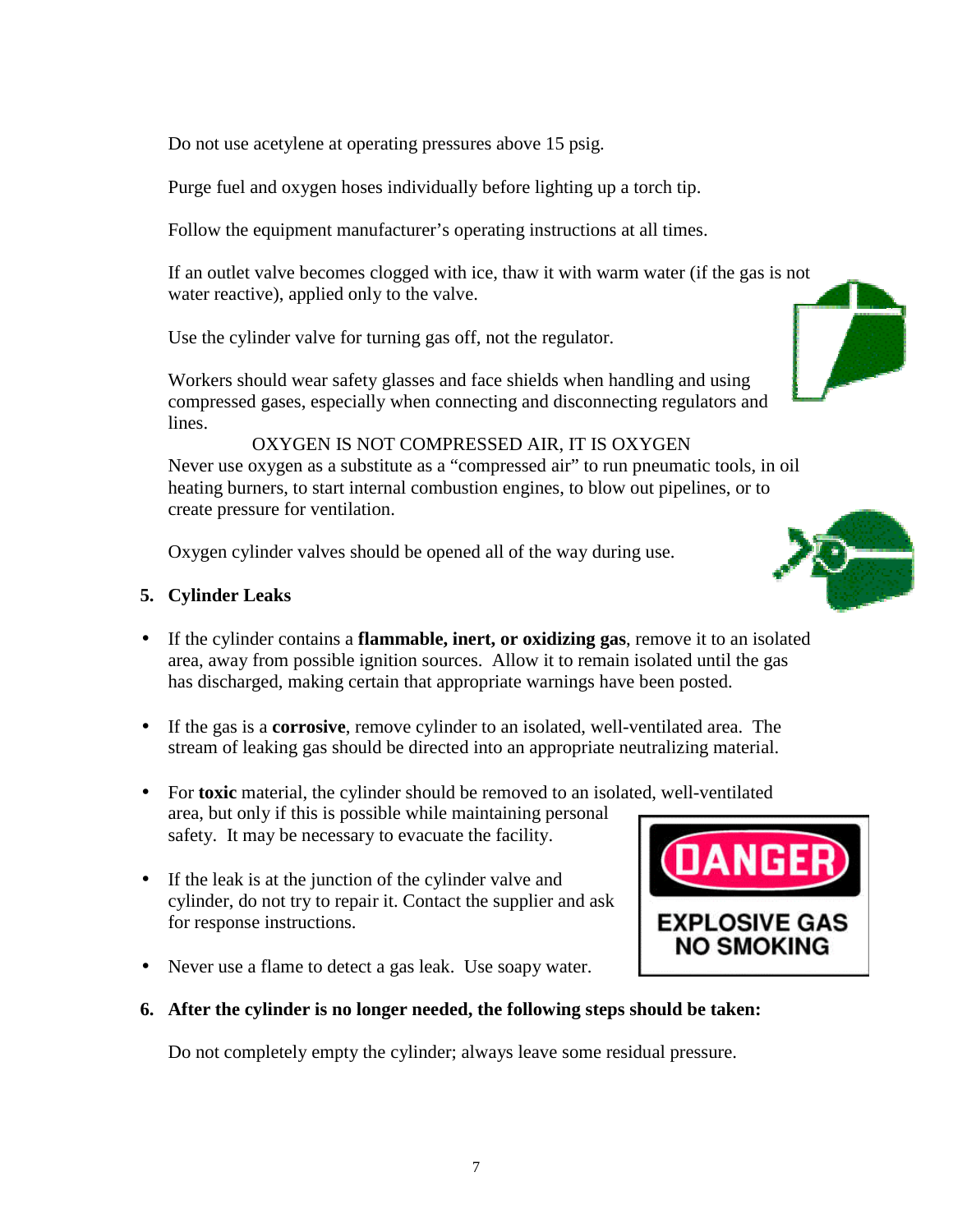If the cylinder is empty, replace the cap and remove it to the empty cylinder storage area.



Label all empty cylinders with tags so that everyone will know their status. Empty cylinders can be marked with "MT and date" with chalk.

Handle empty cylinders as carefully as full ones; residual pressure can be dangerous.

Never refill a cylinder. This requires specialized equipment and techniques.

Never mix gases in a cylinder. The next person who draws from it may unknowingly cause an explosion.

# **7. Piping for compressed air**

- Polyvinyl chloride (PVC) plastic pipes can not be used for transporting compressed gases aboveground unless they are completely enclosed in a conduit or casing of sufficient strength to provide protection from external damage and deterioration. The heat generated from compressed air can weaken the PVC pipe and create an explosion hazard. When PVC piping explodes, plastic shrapnel pieces can be thrown in all direction and injure workers or damage equipment.
- Copper piping shall not be used for acetylene.
- Do not use cast iron pipe for chlorine.
- Distribution lines and their outlets need to be clearly labeled.
- Inspect piping systems on a regular basis.
- Pay attention to fittings as well as possible cracks that may have developed.

#### **8. Hoses and Connections**

Examine hoses regularly for leaks, set up an inspection schedule.

Do not use unnecessarily long hoses.

Keep hoses free from kinks and away from high traffic areas.

Repair leaks promptly and properly.

Store hoses in a cool place, and protect them from hot objects, and sparks.

Do not use a single hose having more than one gas passage.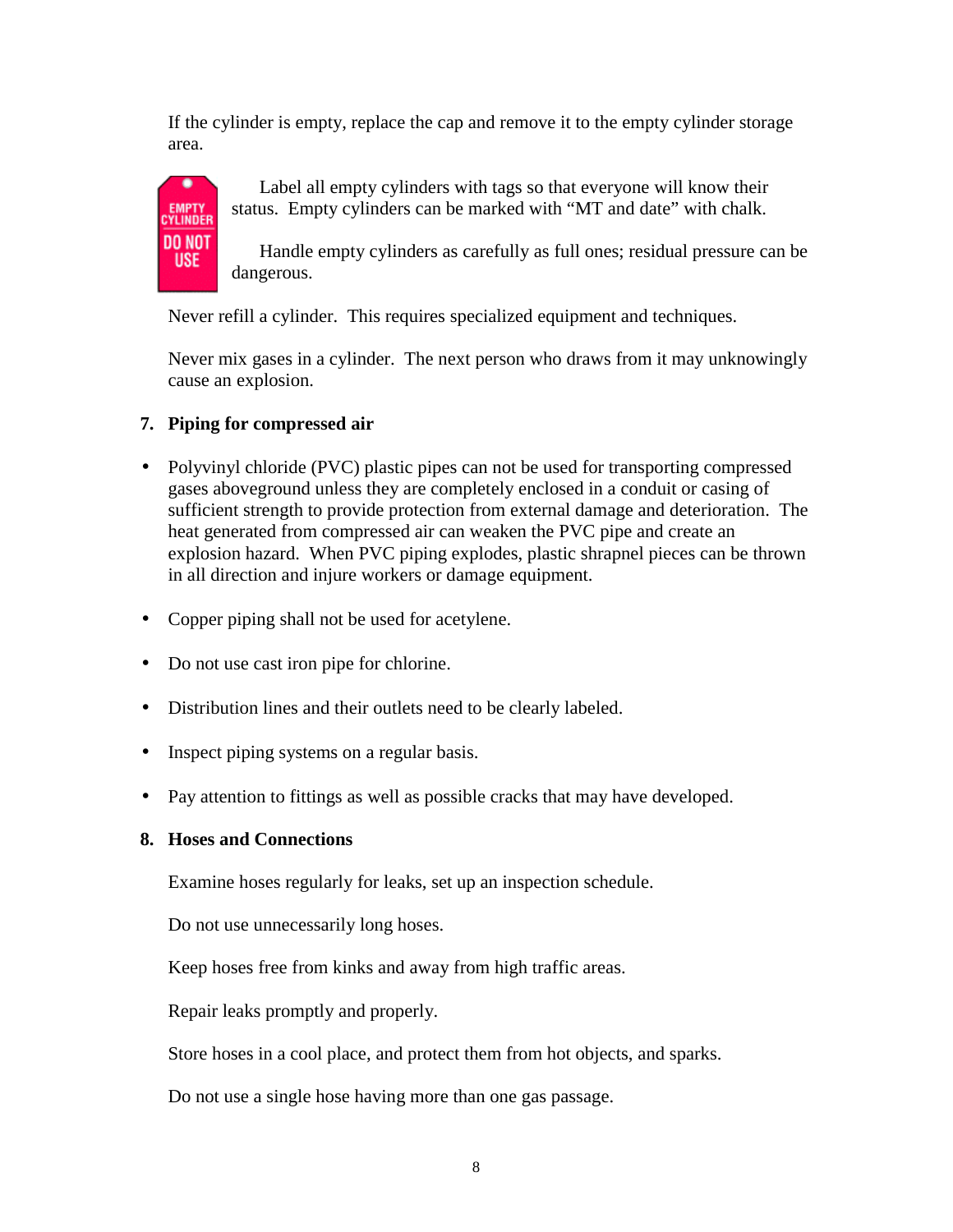#### **II. Engineering Controls**

Listed below are some engineering controls that can be used in some cases to control the risk of compressed gas use.

1. Emergency Shutoff Switch – can be used at a remote location to cause pneumatic valves to shut, stopping gas flow. Switches should be non-electric so that arcs or sparks are not created around flammable gases.

2. Gas Cabinets – hazardous gas cylinders should be housed in a gas cylinder cabinet. These cabinets can be equipped with sprinkler protection and ventilation.

3. Flow Restrictors – can be used to limit hazardous gas flow to just over maximum flow needed, must be installed immediately downstream of each hazardous gas cylinder.

4. Emergency Eyewash – must be present in areas were corrosive materials or gas is used.

#### **Resources**

Listed bellow are a few resources that can be used to find safety and health information and standards.

**National Institute for Occupational Safety and Health, (NIOSH)** Department of

Health and Human Services, 200 Independence Ave. SW 317B, Washington, DC 20201. Phone: 1-800-356-4674, 1-800-35-NIOSH Web site: www.niosh.gov

U.S. Department of Labor, **Occupational Safety & Health Administration, (OSHA).** Public Affairs Office -Room 3647, 200 Constitution Ave, Ashington, D.C. 20210. Phone: (202) 693-1999 Web site: www.osha.gov

#### **Compressed Gas Association (CGA)**

1725 Jefferson Davis Highway Suite 1004 Arlington, VA 22202-4102 Phone: (703) 412-0900 Fax: (703) 412-0128 Web site: www.cganet.com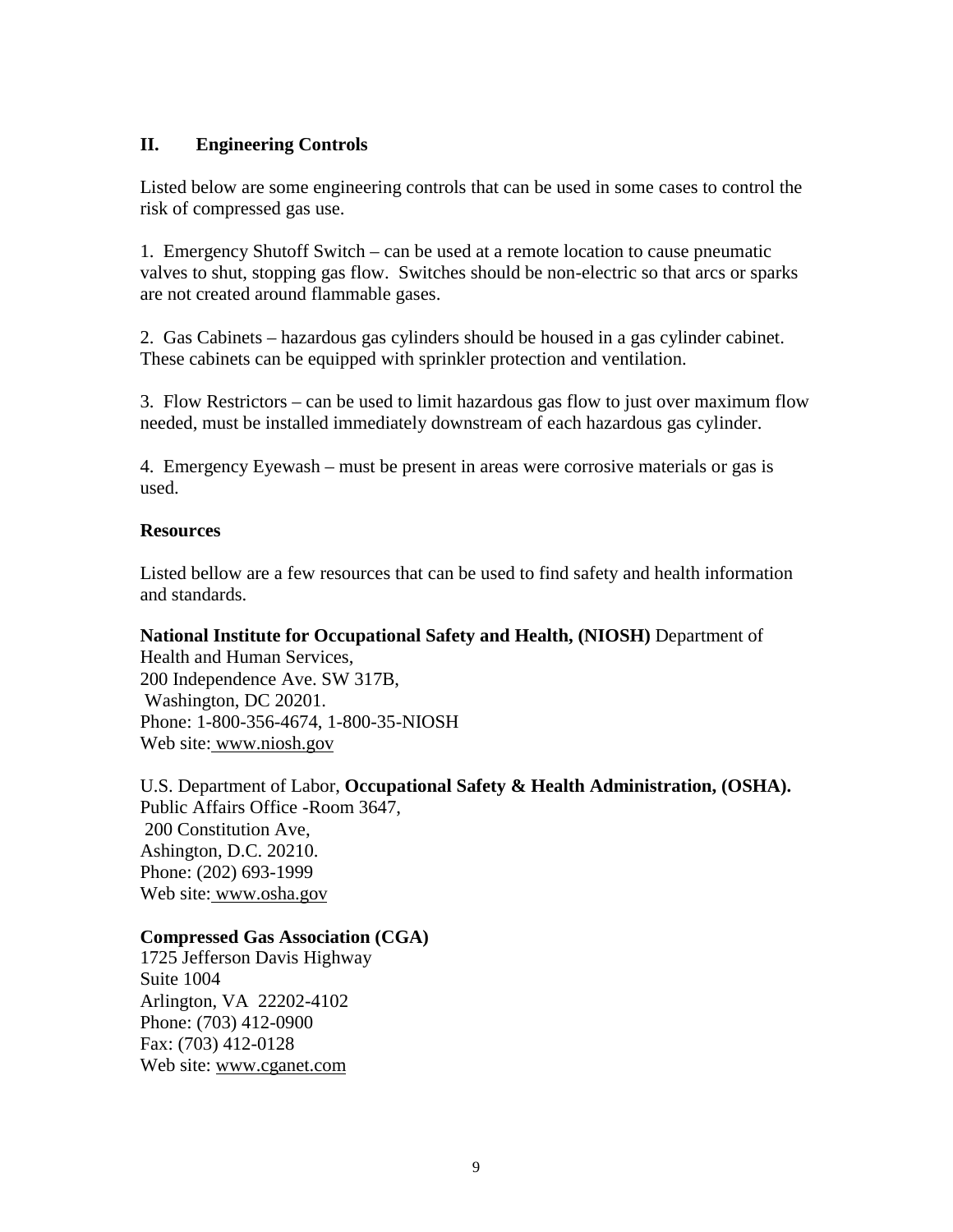# Appendix A.

#### **Compressed Gas Safety Checklist (A) General Use**

- Are containers/cylinders labeled properly? (3.1.3)
- **EXECUTE:** Pressure Relief Device present and free from damage? (3.2.4)
- \_\_\_\_\_\_\_\_ Container free of corrosion and other recognized damage? (3.2.10-3.2.11)
- \_\_\_\_\_\_\_\_ Valve protection caps in place and at least hand tight? (3.3.2)
- \_\_\_\_\_\_\_\_ Containers are not used as rollers, supports, or other unintended purposes? (3.3.3)
- **EXECUTE:** Are empty cylinders marked as such and valves closed? (3.3.4)
- \_\_\_\_\_\_\_\_ Cylinders are not placed where they may become part of an electrical circuit? (3.3.5)
- $\Box$  Cylinders are not exposed to temperatures greater than 125 F? (3.3.6)
- **Example 2.1** Are cylinders Leaking? (3.3.8)
	- \_\_\_\_\_\_\_ Tighten valve
	- \_\_\_\_\_ Close valve
	- \_\_\_\_\_ Tag Unserviceable
	- \_\_\_\_\_ Toxic? Provide proper respirator protection
	- **EXECTED** Keep away from flames
	- \_\_\_\_\_ Take outdoors or place in exhaust system
	- \_\_\_\_\_ Place warning tag on cylinder
	- \_\_\_\_\_ Notify supplier
	- Valve caps are not used to lift cylinders.  $(3.4.3.1)$

\_\_\_\_\_\_\_\_ Ropes, slings, or chains are not used to suspend cylinders without appropriate lifting attachments? (3.4.3.3)

 $\frac{\text{Storage (3.5)}}{}$ 

- Grouped by types and labeled with name of gas
- \_\_\_\_\_ Full and empty containers separate and stored upright
- **EXECUTE:** Storage rooms dry and well ventilated
- \_\_\_\_\_ Not stored near salts, corrosive chemicals or fumes, dampness
- \_\_\_\_\_ Protected from damage by other material
	- \_\_\_\_\_ Stored away from walkways, gangplanks, aisles, doors, exits, etc.
	- \_\_\_\_\_ Outside storage chemicals protected from bottom corrosion
- **Employees trained on handling and use of cylinders?** (3.6.1)
- \_\_\_\_\_\_\_\_ Containers are secured to prevent them from being knocked over? (3.6.4)
- **EXECUTE:** Compressed gasses are not used to dust off clothing? (3.6.11)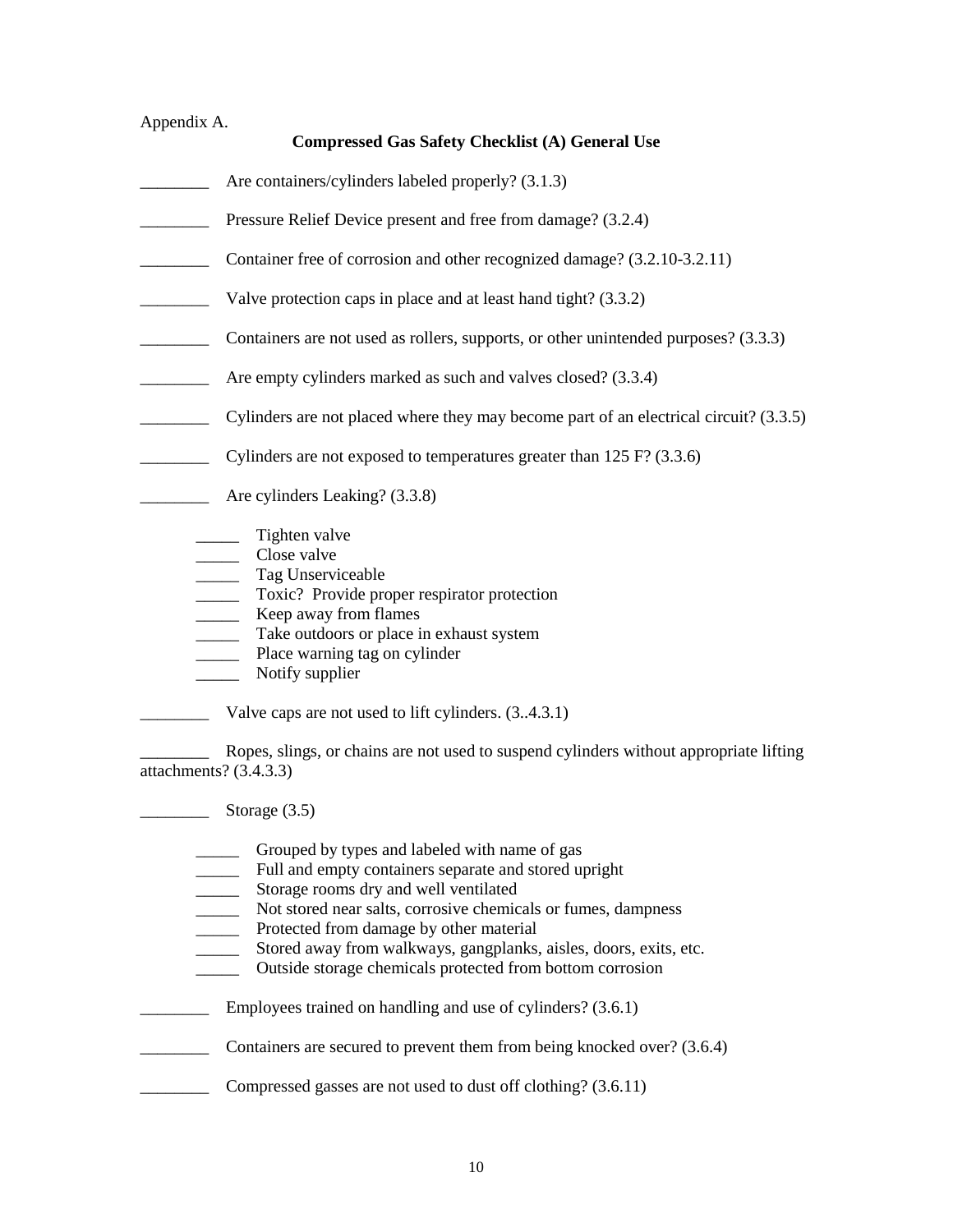# **Additional Precautions for Specific Gases**

| Flammable Gases (4.1)                                                  | No Smoking signs posted near storage                                                                                                                                                                                                  |                                                                       |
|------------------------------------------------------------------------|---------------------------------------------------------------------------------------------------------------------------------------------------------------------------------------------------------------------------------------|-----------------------------------------------------------------------|
| Oxygen $(4.2)$<br>grease<br>chambers                                   | Containers, valves, regulators, hose, and other apparatus free from oil and<br>and made of non-combustible material with at least a 30 minute fire rating<br>Ambient air oxygen content not greater than 23 percent except hyperbaric |                                                                       |
| Acid and Alkaline Gases (4.3)                                          | <b>EXECUTE:</b> Proper Personal Protective Equipment – Goggles, faceshields, gloves, aprons,<br>long sleeve shirts, trousers. No open shoes or sneakers.<br>Proper Respiratory protection available<br>Eyewash stations and showers   |                                                                       |
| Ammonia<br>Boron<br>Hydrogen Chloride<br>Hydrogen Bromide<br>Fluorine  | Some Common Acid and Alkaline Gases<br><b>Sulfur Dioxide</b><br>Triflouride<br>Chlorine<br>Hydrogen Sulfide<br>Dimethyl amine                                                                                                         | Ethyl amine<br>Methyl amine<br>Trimethyl amine<br>Nitrosyl Chloride   |
| Highly Toxic Gases (4.4)<br>occupancy                                  | Proper respiratory protection available<br>______________ Store outside or in separate, noncombustible building, without other<br>Used in forced ventilation<br>Employees trained on proper use and handling                          |                                                                       |
| Carbonyl Fluoride<br>Fluorine<br>Hydrogen Selenide<br>Nitrogen Dioxide | <b>Some Common Highly Toxic Gases</b><br>Chlorine<br>Germane<br>Nitric Oxide<br>Ozone                                                                                                                                                 | Phosphine<br>Hydrogen Cyanide<br>Nickel Carbonyl (liquid)<br>Phosgene |